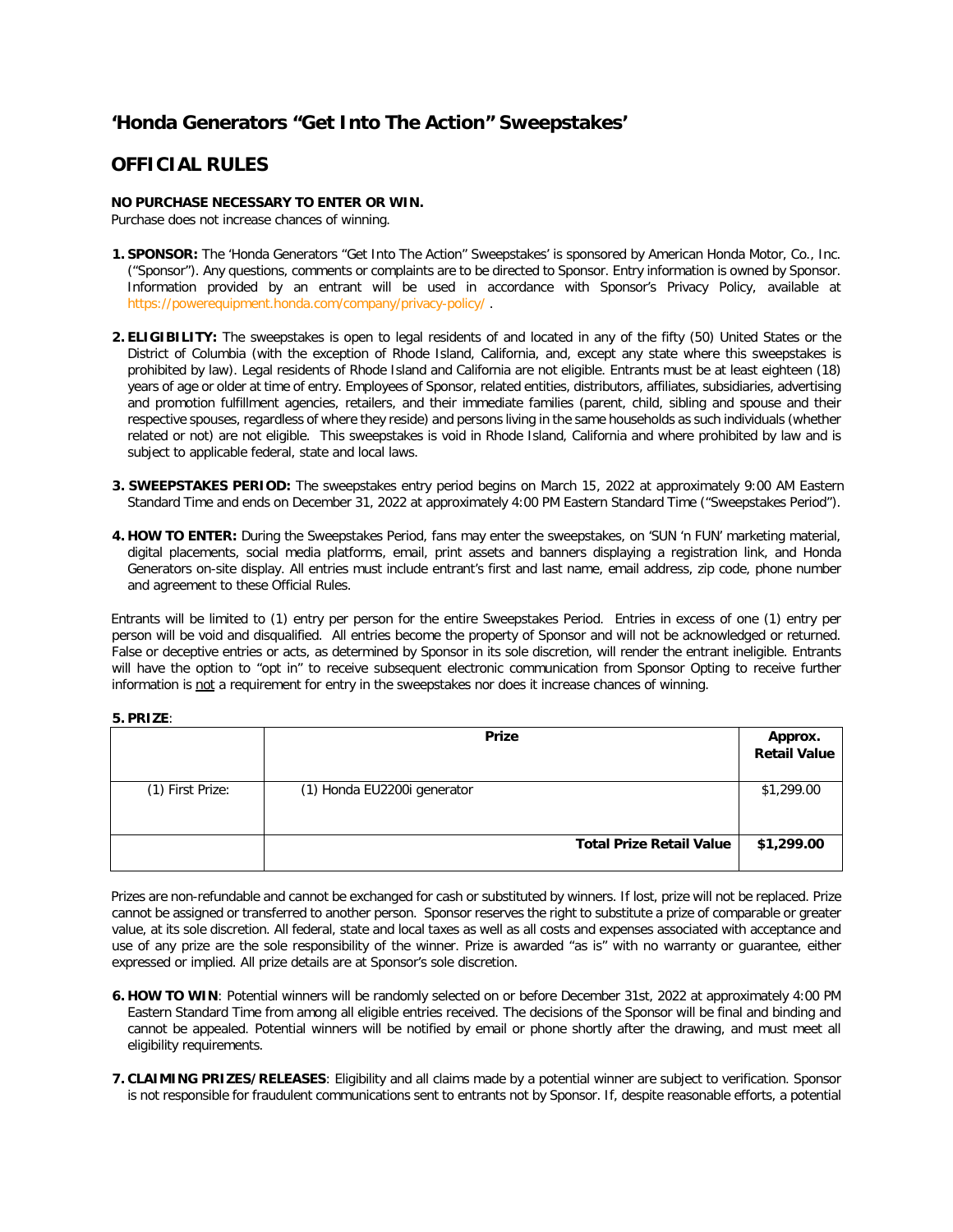winner does not respond within seventy-two (72) hours of the first notification attempt, or if the prize or prize notification is returned unclaimed or undeliverable to such potential winner or a potential winner is not in compliance with these Official Rules, such potential winner will forfeit his or her prize and an alternate winner may be selected in Sponsor's sole discretion. Potential winners may be required to execute and return an affidavit of eligibility, a liability release and, where lawful, a publicity release within the time period specified in such notification. If and as applicable, a potential winner fails to return such documents within the specified time period, the prize will be deemed forfeited by such the potential winner and, at Sponsor's discretion, an alternate winner may be selected. In the event a potential winner declines the prize, Sponsor may elect, in its sole discretion, to select an alternate winner. If a dispute arises regarding who submitted an entry, or if the winning email address does not belong to an individual, but rather to an eligible group, business or organization, the entry will be deemed submitted by the legitimate holder of the email account listed on the entry as determined by Sponsor and he/she must comply with these Official Rules. Sponsor shall not be responsible or liable for its failure to contact potential winners due to undeliverable email message or an inactive or suspended email account or failure to provide a current email address. Entrants should be sure to check their email messages regularly and keep their account updated with their correct contact information so that they will be able to be contacted if selected as a potential winner. A potential winner, who fails to notify Sponsor with any issue within twelve (12) hours after attempted prize notification, forfeits any right to do so.

- **8. ODDS:** Odds of winning the sweepstakes will depend on the number of eligible entries received during the Sweepstakes Period.
- **9. PUBLICITY GRANT:** Except where prohibited, by accepting a prize, each winner consents to Sponsor's and its designees use of winner's name, city and state of residence, photograph and likeness, without additional compensation, notification or permission, for advertising, trade and promotional purposes, in any manner, in all media, whether now known or hereafter devised, in perpetuity, except where prohibited by law.
- **10. GENERAL RULES AND REGULATIONS:** By entering the sweepstakes, entrants agree to waive any rights to claim ambiguity with these Official Rules. Decisions made by Sponsor in relation to this sweepstakes are final and binding in all matters, including, without limitation, interpretation of these Official Rules and the awarding of the prizes, and cannot be appealed. Sponsor does not make any warranty, representation or guarantee, express or implied, in fact or in law, relative to the use of any prize including, without limitation, quality, merchantability or fitness for a particular purpose. Further, no responsibilities are accepted for any additional expenses, omission, delays, re-routing or acts of any government or authority. Any attempt to deliberately damage the sweepstakes or operation of the sweepstakes is unlawful and subject to legal action by Sponsor who may seek damages (including attorneys' fees) and other remedies to the fullest extent permitted by law.

Sponsor reserves the right, at its sole discretion, to disqualify any individual it finds, in its sole determination, to be tampering with the entry process or the operation of the sweepstakes, or the entry site; to be in violation of the terms of use of the entry site or to be acting in violation of these Official Rules, or with intent to annoy, abuse, threaten or harass any other person; all associated entries will be void. Without limitation of the foregoing, any use of software or hardware, including without limitation, a program, mechanism, system, robot, "bot", macro or other artificial device, process or manipulation is strictly prohibited. Sponsor reserves the right, in its sole discretion, to terminate any person's participation in the sweepstakes whom Sponsor suspects has engaged in any manipulation.

- **11. CANCELLATION:** Sponsor reserves the right, in its sole discretion, to suspend or cancel or modify the sweepstakes at any time if a computer virus, bug, malfunction, manipulation or other technical problem, regardless of the cause, affects, compromises, or corrupts the administration, security, or proper play of the sweepstakes. If terminated, Sponsor may, at its discretion, award the prizes at random from among all non-suspect, eligible entries received up to time of such action or as otherwise deemed fair and appropriate by Sponsor. Notice of cancellation will be posted at the entry site. SPONSOR SHALL NOT BE OBLIGATED TO AWARD ANY PRIZE THAT RELATES TO OR ARISES OUT OF AN IRREGULAR ENTRY OR IMPROPER OR MISTAKEN PRIZE NOTIFICATION, OPERATION OR FUNCTION OF THIS SWEEPSTAKES. No more than the stated number of prizes in these Official Rules will be awarded. In addition to the foregoing, if for any reason (including, but not limited to, strikes, lock-outs, acts of God, technical difficulties, and other events not within the reasonable control of Sponsor) Sponsor cannot continue the sweepstakes, Sponsor may, in its sole discretion, cancel this sweepstakes or extend the Sweepstakes Period.
- **12. RELEASE OF LIABILITY, LIMITATION OF LIABILITY:** By participating in the sweepstakes, entrant agrees that Sponsor, Sun 'n Fun Fly-in, Inc., and their respective officers, directors and employees, agents, representatives, parent companies, affiliates, subsidiaries, partners, advertising, promotion, and fulfillment agencies, and legal advisors and all of their respective officers, directors, employees. representatives and agents (collectively, "Released Parties") are not responsible for and shall not be liable for and will sign a waiver of liability: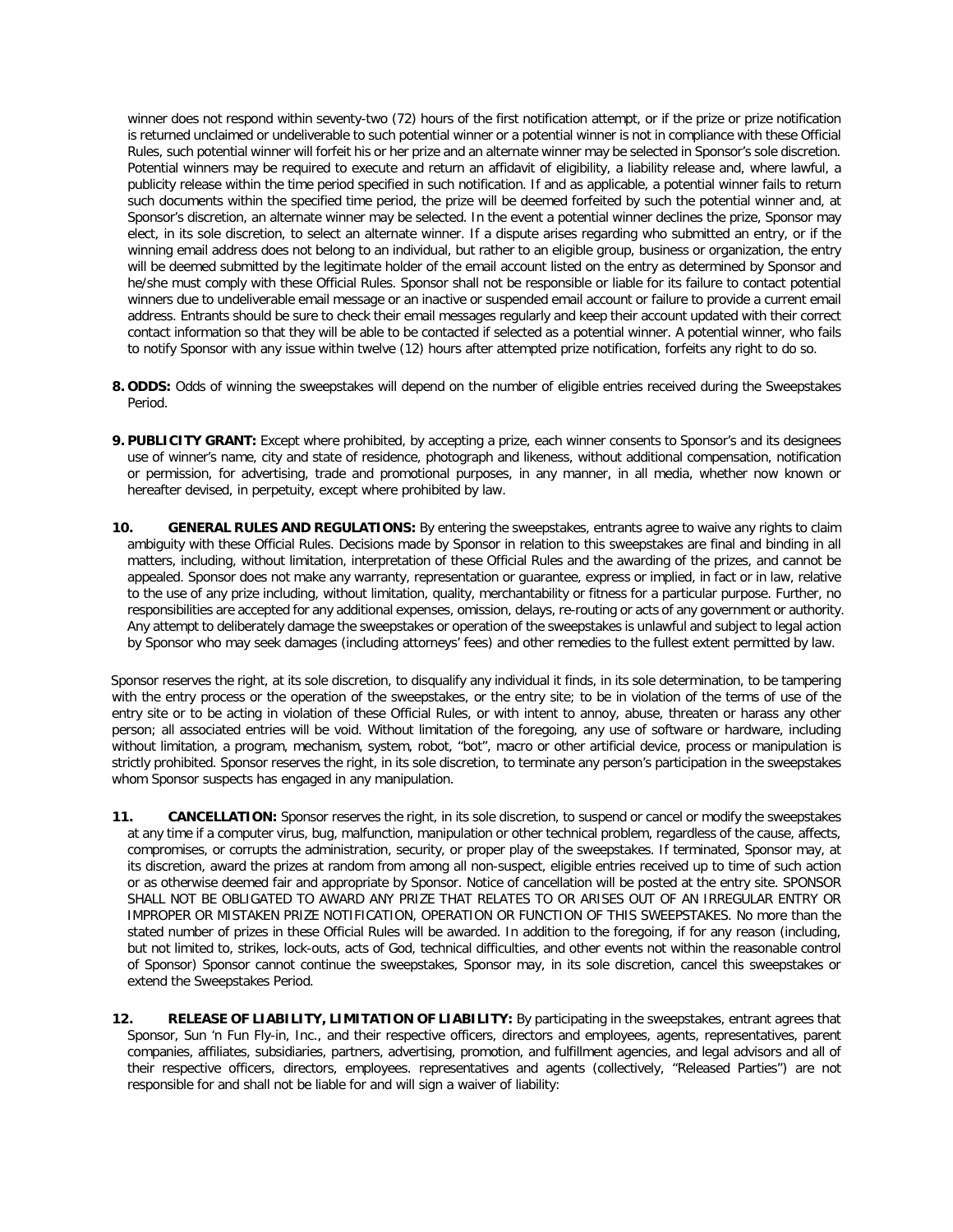- a) late, lost, delayed, damaged, misdirected, incomplete, illegible, unintelligible entries, or lost, misdirected or otherwise undeliverable mail, or postage-due notices, release forms, affidavits or other correspondence;
- b) potential winner's unsuccessful efforts to claim any prize;
- c) any telephone, electronic, hardware or software program, network, Internet, or computer malfunctions, bugs, viruses, slow-downs, failures, or difficulties of any kind;
- d) failed, incomplete, garbled, or delayed computer transmissions;
- e) human error, incorrect or inaccurate transcription of entries;
- f) any condition caused by acts of God or events beyond the reasonable control of the Sponsor that may cause the sweepstakes to be disrupted or corrupted, however minor;
- g) any injuries, losses, or damages of any kind, including without limitation, personal injury, death and property damage arising in connection with or as a result of the acceptance, possession, use or mis-use of a prize, or from participation in the sweepstakes;
- h) any unauthorized entries or manipulation by a person;
- i) other errors or difficulties of any kind whether human, mechanical, electronic, computer, network, typographical, printing or otherwise relating to or in connection with the sweepstakes, including, without limitation, errors or difficulties which may occur in connection with the administration of the sweepstakes, the processing of entries, the functionality of any Fotozap entry mechanism, the announcement of the prizes or in any promotion-related material;
- j) any claims based on publicity rights, defamation or invasion of privacy; or
- k) any damage to any entrant's (or any third person's) computer and/or its contents related to or resulting from any part of this promotion.

IN NO EVENT WILL THE RELEASED PARTIES BE RESPONSIBLE OR LIABLE FOR ANY DAMAGES OR LOSSES OF ANY KIND, INCLUDING DIRECT, INDIRECT, INCIDENTAL, CONSEQUENTIAL OR PUNITIVE DAMAGES ARISING OUT OF OR IN CONNECTION WITH YOUR (1) ACCESS TO AND USE OF, OR INABILITY TO ACCESS, THE ENTRY SITE OR FOTOZAP ENTRY MECHANISM, (2) DOWNLOADING FROM AND/OR PRINTING MATERIAL DOWNLOADED FROM THE ENTRY SITE OR FOTOZAP ENTRY MECHANISM, (3) PARTICIPATION IN THE SWEEPSTAKES, OR (4) ACCEPTANCE OF ANY PRIZE (INCLUDING ANY INJURY OR HARM RESULTING FROM USE THEREOF). WITHOUT LIMITING THE FOREGOING, EVERYTHING ON THE ENTRY SITE, INCLUDING WITHOUT LIMITATION, THE SWEEPSTAKES, ARE PROVIDED "AS IS" AND "AS AVAILABLE" WITHOUT WARRANTY OF ANY KIND, EITHER EXPRESS OR IMPLIED, INCLUDING BUT NOT LIMITED TO, THE IMPLIED WARRANTIES OF MERCHANTABILITY, FITNESS FOR A PARTICULAR PURPOSE AND NON-INFRINGEMENT. SOME JURISDICTIONS MAY NOT ALLOW THE LIMITATIONS OR EXCLUSION OF LIABILITY FOR INCIDENTAL OR CONSEQUENTIAL DAMAGES OR EXCLUSION OF IMPLIED WARRANTIES SO SOME OF THE ABOVE LIMITATIONS OR EXCLUSIONS MAY NOT APPLY TO YOU. CHECK YOUR LOCAL LAWS FOR ANY RESTRICTIONS OR LIMITATIONS REGARDING THESE LIMITATIONS OR EXCLUSIONS.

- 13. **GOVERNING LAWS:** All issues and questions concerning the construction, validity, interpretation and enforceability of these official rules, or the rights and obligations of any contestant and Sponsor, shall be governed by, and construed in accordance with the laws of the State of California. In any action brought to enforce the obligation or right of any party hereunder they consent to personal jurisdiction and venue in any court of appropriate jurisdiction. The invalidity or unenforceability of any provision of these rules shall not affect the validity or enforceability of any other provision.
- 14. **RULES ARE BINDING:** Participation in the sweepstakes constitutes entrant's understanding of and full and unconditional agreement to and acceptance of these official rules. Sponsor reserves the right to disqualify any entrant that Sponsor determines to be in violation of any term contained in these Official Rules. Sponsor's decision not to enforce a specific provision of these Official Rules does not constitute a waiver of that provision or of the official rules generally.